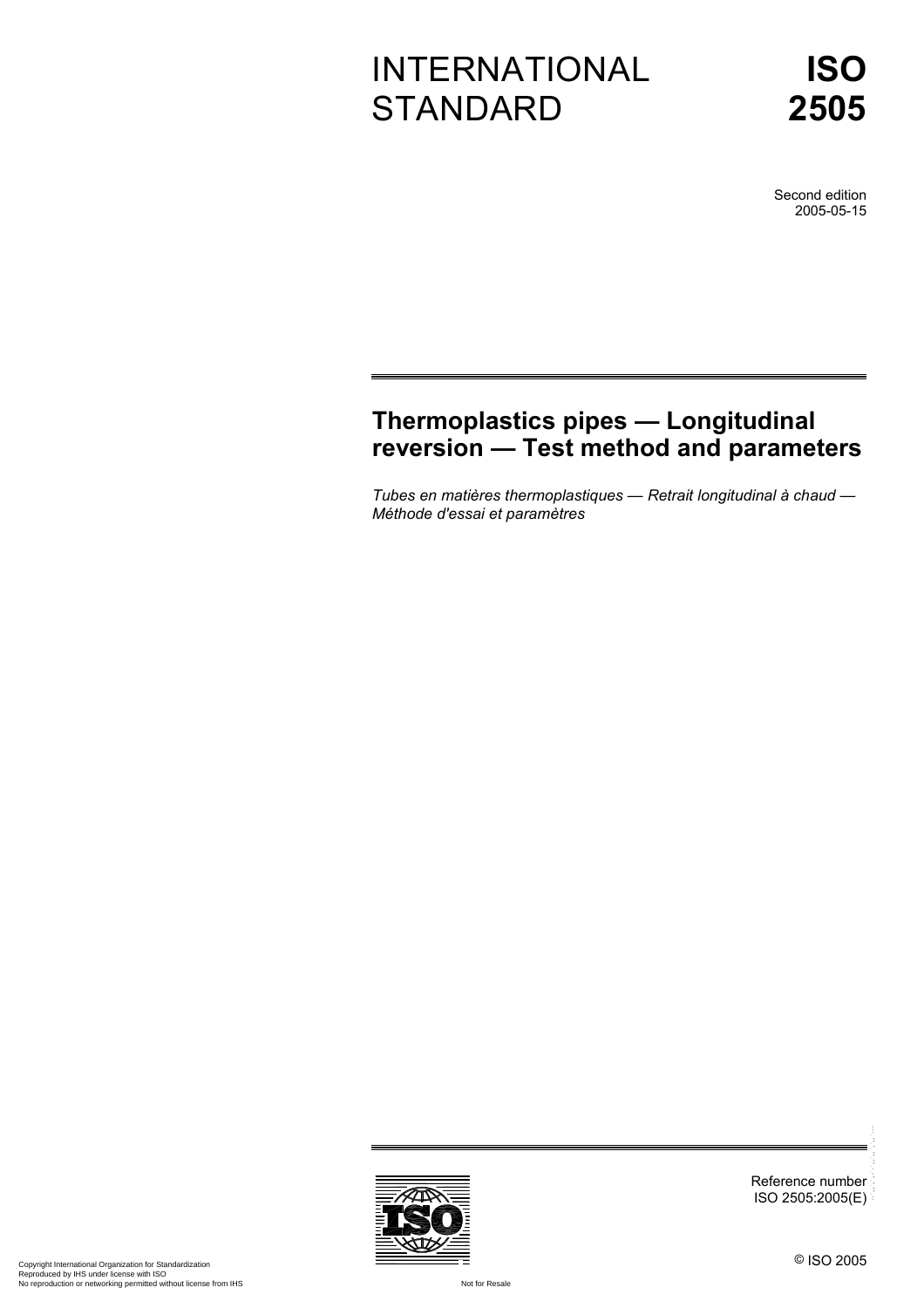#### **PDF disclaimer**

This PDF file may contain embedded typefaces. In accordance with Adobe's licensing policy, this file may be printed or viewed but shall not be edited unless the typefaces which are embedded are licensed to and installed on the computer performing the editing. In downloading this file, parties accept therein the responsibility of not infringing Adobe's licensing policy. The ISO Central Secretariat accepts no liability in this area.

Adobe is a trademark of Adobe Systems Incorporated.

Details of the software products used to create this PDF file can be found in the General Info relative to the file; the PDF-creation parameters were optimized for printing. Every care has been taken to ensure that the file is suitable for use by ISO member bodies. In the unlikely event that a problem relating to it is found, please inform the Central Secretariat at the address given below.

All rights reserved. Unless otherwise specified, no part of this publication may be reproduced or utilized in any form or by any means, electronic or mechanical, including photocopying and microfilm, without permission in writing from either ISO at the address below or ISO's member body in the country of the requester.

ISO copyright office Case postale 56 • CH-1211 Geneva 20 Tel. + 41 22 749 01 11 Fax + 41 22 749 09 47 E-mail copyright@iso.org Web www.iso.org

Published in Switzerland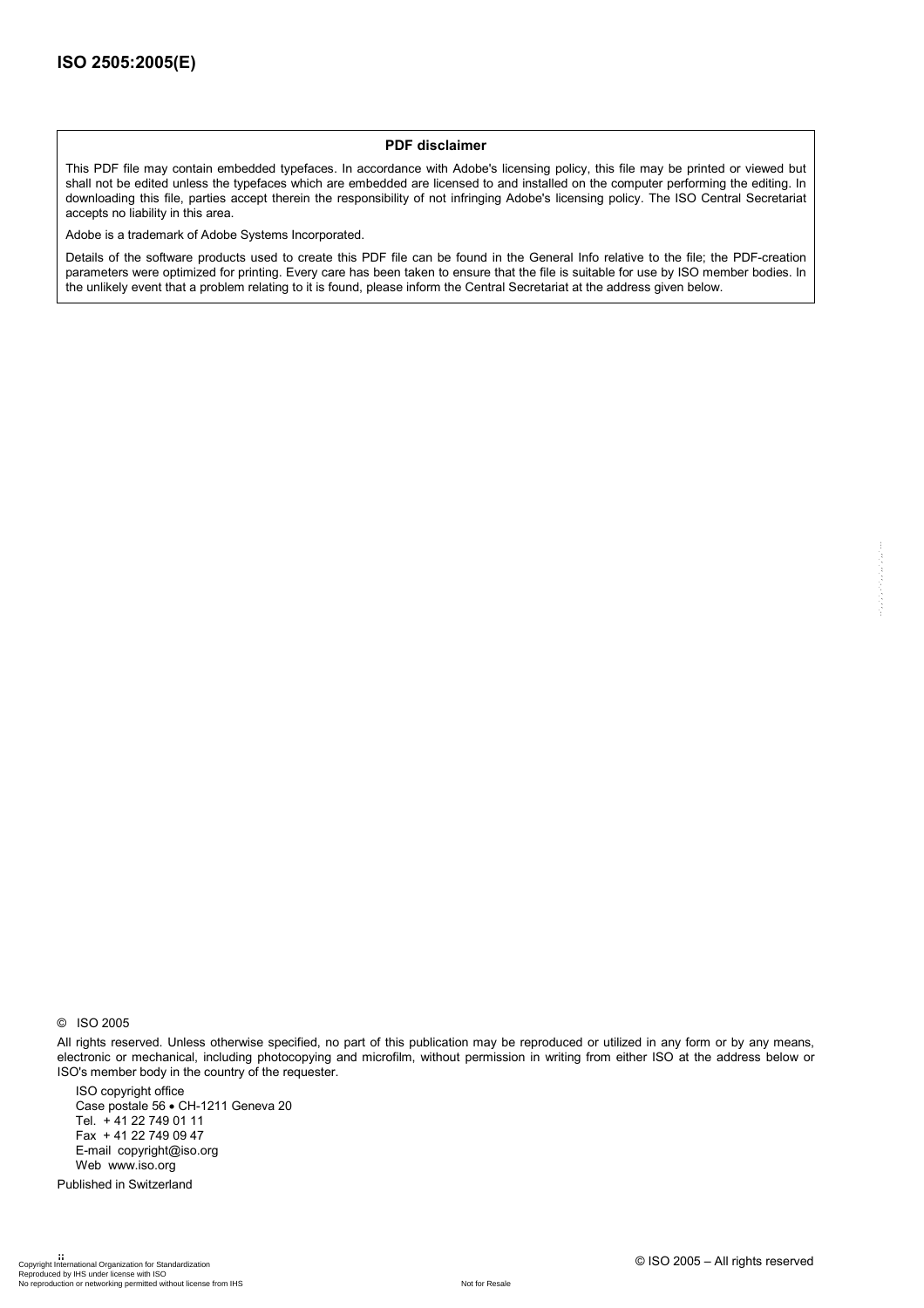## **Foreword**

ISO (the International Organization for Standardization) is a worldwide federation of national standards bodies (ISO member bodies). The work of preparing International Standards is normally carried out through ISO technical committees. Each member body interested in a subject for which a technical committee has been established has the right to be represented on that committee. International organizations, governmental and non-governmental, in liaison with ISO, also take part in the work. ISO collaborates closely with the International Electrotechnical Commission (IEC) on all matters of electrotechnical standardization.

International Standards are drafted in accordance with the rules given in the ISO/IEC Directives, Part 2.

The main task of technical committees is to prepare International Standards. Draft International Standards adopted by the technical committees are circulated to the member bodies for voting. Publication as an International Standard requires approval by at least 75 % of the member bodies casting a vote.

Attention is drawn to the possibility that some of the elements of this document may be the subject of patent rights. ISO shall not be held responsible for identifying any or all such patent rights.

ISO 2505 was prepared by Technical Committee ISO/TC 138, *Plastics pipes, fittings and valves for the transport of fluids*, Subcommittee SC 5, *General properties of pipes, fittings and valves of plastic materials and their accessories — Test methods and basic specifications*.

This second edition cancels and replaces ISO 2505-1:1994 and ISO 2505-2:1994, of which it constitutes a technical revision.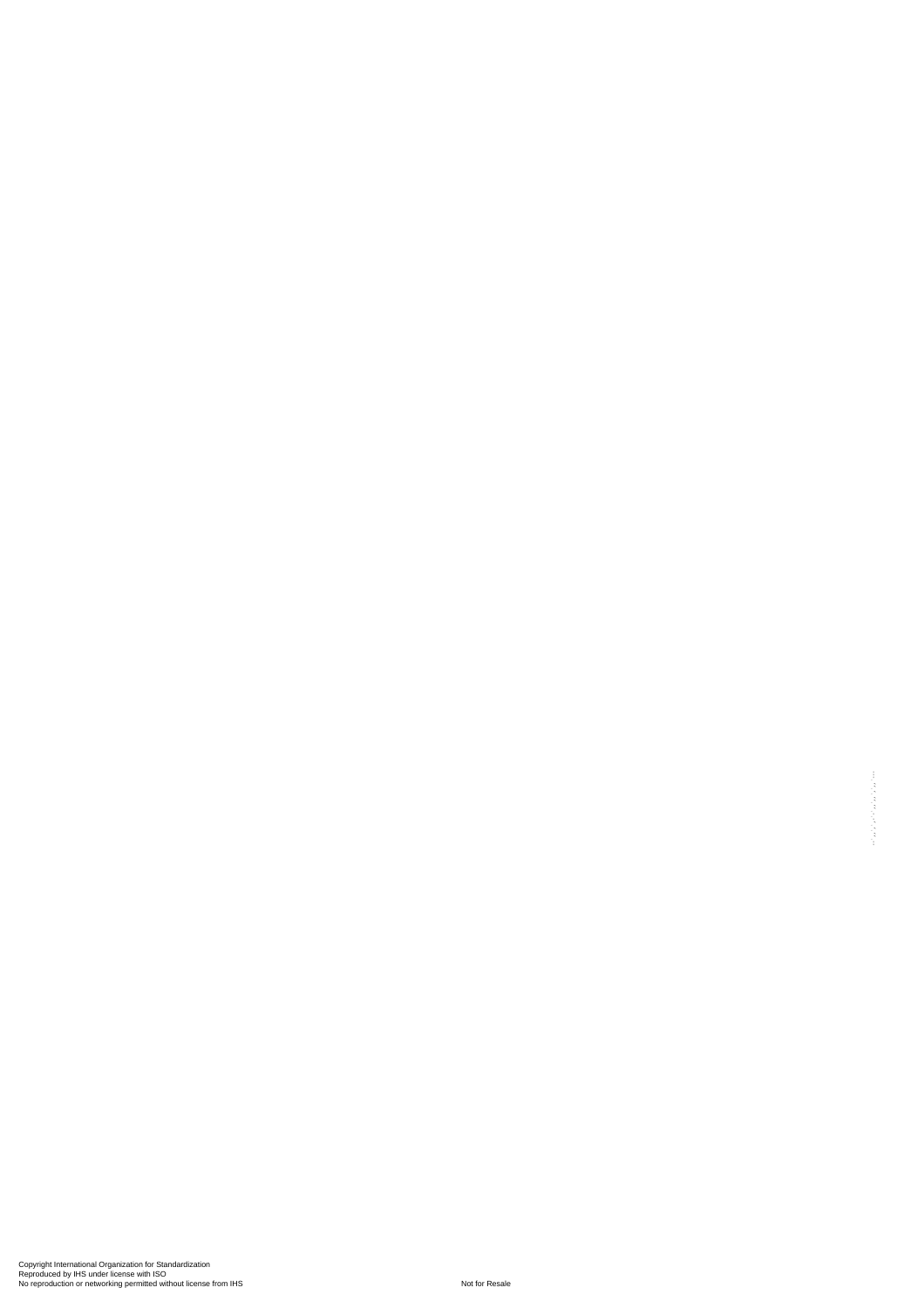## **Thermoplastics pipes — Longitudinal reversion — Test method and parameters**

#### **1 Scope**

This International Standard specifies a method for determining the longitudinal reversion of thermoplastics pipes, to be carried out in either a liquid or in air. In case of dispute, heated liquid is used as the reference.

This International Standard is applicable to all thermoplastics pipes with smooth internal and external walls of constant cross-section. It is not applicable to non-smooth structured-wall thermoplastics pipes.

The parameters appropriate to the pipe material and recommendations for the maximum levels of reversion as a function of the pipe material are given in Annex A.

NOTE Measurement of longitudinal reversion is not considered relevant for pipe wall thickness greater than 16 mm.

# **2 Normative references**  --`,,`,`,-`-`,,`,,`,`,,`---

The following referenced documents are indispensable for the application of this document. For dated references, only the edition cited applies. For undated references, the latest edition of the referenced document (including any amendments) applies.

ISO 1043-1, *Plastics — Symbols and abbreviated terms — Part 1: Basic polymers and their special characteristics* 

### **3 Abbreviations**

The abbreviations used for the plastic materials are as specified in ISO 1043-1. The following abbreviations are used in this International Standard.

| ABS           | acrylonitrile/butadiene/styrene                 |
|---------------|-------------------------------------------------|
| PА            | polyamide (nylon)                               |
| ASA           | acrylonitrile/styrene/acrylate                  |
| РB            | polybutene                                      |
| PE 32/40      | polyethylene MRS 3,2/4                          |
| PE 50/63      | polyethylene MRS 5/6,3                          |
| PE 80/100     | polyethylene MRS 8/10                           |
| PE-X          | cross-linked polyethylene                       |
| PVC-C         | chlorinated poly(vinyl chloride)                |
| PVC-U         | unplasticized poly(vinyl chloride)              |
| <b>PVC-HI</b> | high-impact poly(vinyl chloride)                |
| $SAN + PVC$   | styrene/acrylonitrile plus poly(vinyl chloride) |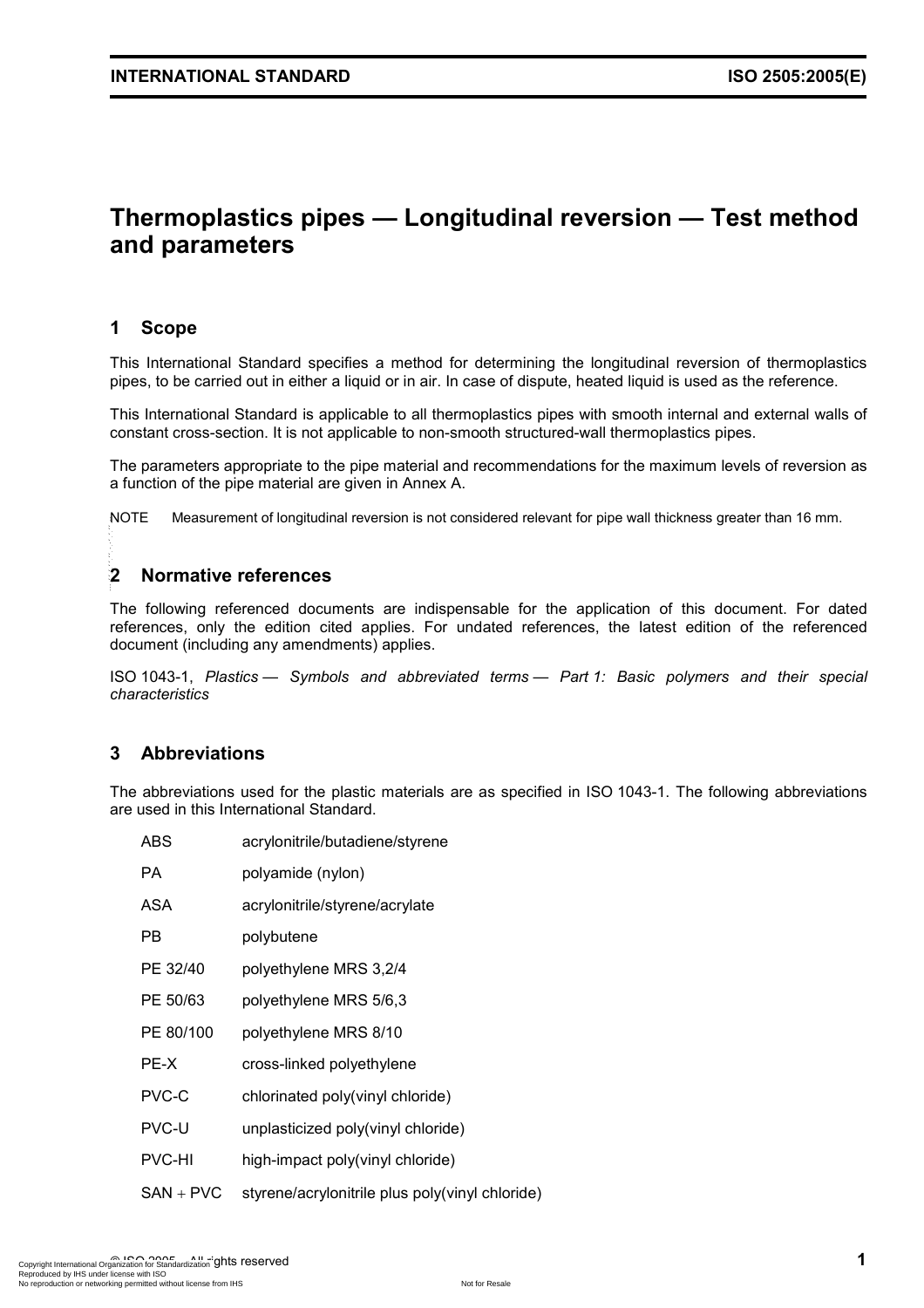- PP-H polypropylene homopolymer
- PP-B polypropylene block copolymer
- PP-R polypropylene random copolymer

#### **4 Principle**

A pipe of specified length is placed in a liquid bath or air oven at a specified temperature for a specified time . A marked length of this portion of pipe is measured, under identical conditions, before and after heating. The reversion is calculated as a percentage of the change in length in relation to the initial length. The surface appearance of the test piece shall not be changed after heating.

### **5 Apparatus**

**5.1 Heated liquid bath**, thermostatically controlled at the temperature,  $T<sub>R</sub>$ , as specified in Table 1, unless otherwise specified by a referring standard.

The volume and agitation of the bath shall be such that the temperature remains within the specified temperature range when the test piece is immersed.

The liquid chosen should be stable at the specified temperature and should not otherwise affect the plastics material.

NOTE Glycerine, glycol, mineral oil free from aromatic hydrocarbons, or a solution of calcium chloride are suitable, but any other liquid in line with these recommendations can be used.

**5.2 Air oven**, thermostatically controlled such that it operates at the temperature,  $T_R$ , as specified in Table 1, unless otherwise specified, and capable of re-establishing this temperature within 15 min of the introduction of the test pieces. The oven shall be equipped with a thermostat capable of maintaining  $T_R$  to a permissible deviation of  $\pm$  2 °C.

#### **5.3 Ancillary equipment**

**5.3.1 Device** to hold the test piece(s) within the heating bath or oven in accordance with Clause 7.

**5.3.2 Thermometer**, with an accuracy to within  $\pm$  0,5 °C.

### **6 Preparation**

#### **6.1 Test piece**

Immediately after extrusion, the sample of pipe to be tested shall be stored at  $(23 \pm 2)$  °C, or conditioning in accordance with 6.2 shall commence.

If the test is carried out immediately after production of the pipe, a pessimistic result may be obtained. In case of dispute, carry out the test at least 24 h after production and storage at  $(23 \pm 2)$  °C.

Take as a test piece a pipe  $(200 \pm 20)$  mm long.

Using, for example, a scriber, trace on this test piece two circumferential marks 100 mm apart, corresponding to the test area, at equal distances from the two ends.

Prepare a total of three similar test pieces per pipe sample.

Pipes of diameter 250 mm or larger may be cut into four even segments for production of test pieces.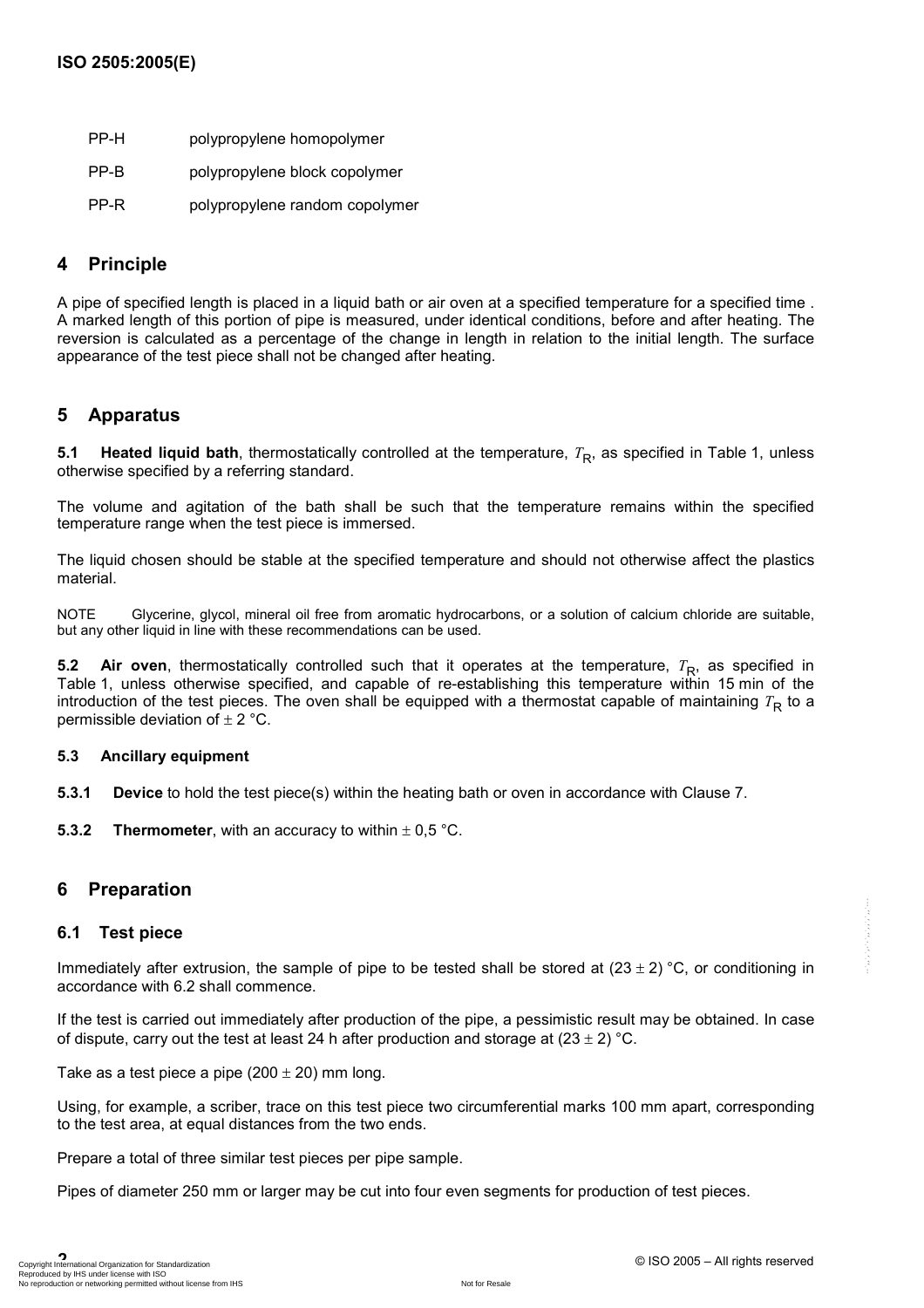| Thermoplastics material <sup>a</sup>                     | <b>Temperature of bath</b><br>or air oven<br>$T_{\mathsf{R}}$ | <b>Duration of exposure</b>                                                                                                              | Length of test piece |  |  |
|----------------------------------------------------------|---------------------------------------------------------------|------------------------------------------------------------------------------------------------------------------------------------------|----------------------|--|--|
|                                                          | $^{\circ}$ C                                                  | min                                                                                                                                      | mm                   |  |  |
| PVC-U                                                    | $150 \pm 2$                                                   | For liquid bath:<br>15 for $e \le 8$<br>30 for $8 < e \leqslant 16$<br>For air oven:<br>60 for $e \le 8$<br>120 for $8 < e \leqslant 16$ | $200 \pm 20$         |  |  |
| PVC-C                                                    | $150 \pm 2$                                                   |                                                                                                                                          |                      |  |  |
| PVC-HI                                                   | $150 \pm 2$                                                   |                                                                                                                                          |                      |  |  |
| SAN+PVC                                                  | $150 \pm 2$                                                   |                                                                                                                                          |                      |  |  |
| PA                                                       | $150 + 2$ (air oven only)                                     |                                                                                                                                          |                      |  |  |
| PE 32/40                                                 | $100 \pm 2$                                                   |                                                                                                                                          |                      |  |  |
| PE 50/63                                                 | $110 \pm 2$                                                   |                                                                                                                                          |                      |  |  |
| PE 80/100                                                |                                                               |                                                                                                                                          |                      |  |  |
| PE-X                                                     | $120 \pm 2$                                                   |                                                                                                                                          |                      |  |  |
| <b>PB</b>                                                | $110 \pm 2$                                                   |                                                                                                                                          |                      |  |  |
| PP-H et PP-B                                             | $150 \pm 2$                                                   |                                                                                                                                          |                      |  |  |
| PP-R                                                     | $135 \pm 2$                                                   |                                                                                                                                          |                      |  |  |
| ABS et ASA                                               | $150 \pm 2$                                                   |                                                                                                                                          |                      |  |  |
| mean wall thickness, in millimetres.<br>$\boldsymbol{e}$ |                                                               |                                                                                                                                          |                      |  |  |
| a<br>Symbols in accordance with ISO 1043-1.              |                                                               |                                                                                                                                          |                      |  |  |

**Table 1 — Parameters for the determination using a liquid bath or air oven** 

### **6.2 Conditioning**

Condition the test pieces at  $(23 \pm 2)$  °C for a period of time according to the wall thickness of the pipe as follows:

 $\geqslant$  1 h, for *e* < 3 mm

 $\geqslant$  3 h, for 3 mm  $\leqslant e$  < 8 mm

 $\geqslant$  6 h, for 8 mm  $\leqslant e \leqslant 16$  mm

where *e* is the mean wall thickness in millimetres.

### **7 Procedure**

At a temperature of  $(23 \pm 2)$  °C, measure the distance  $L_0$  between the marks to within 0,25 mm.

Set the temperature of the heating bath or air oven to the temperature  $T_{\rm R}$ , as specified in Table 1, unless otherwise specified.

Suspend the test pieces allowing free movement in the heating bath or air oven so that they touch neither the walls nor the base of the bath or oven, and in the case of the bath so that there is a minimum distance of 30 mm between the upper boundary of the test area (see 6.1) and the fluid–air interface. Alternatively the test piece may be supported providing this does not inhibit reversion.

Leave the test pieces for the duration specified in Table 1, unless otherwise specified. Maintain the specified test temperature in the zone between the circumferential marks on the test piece.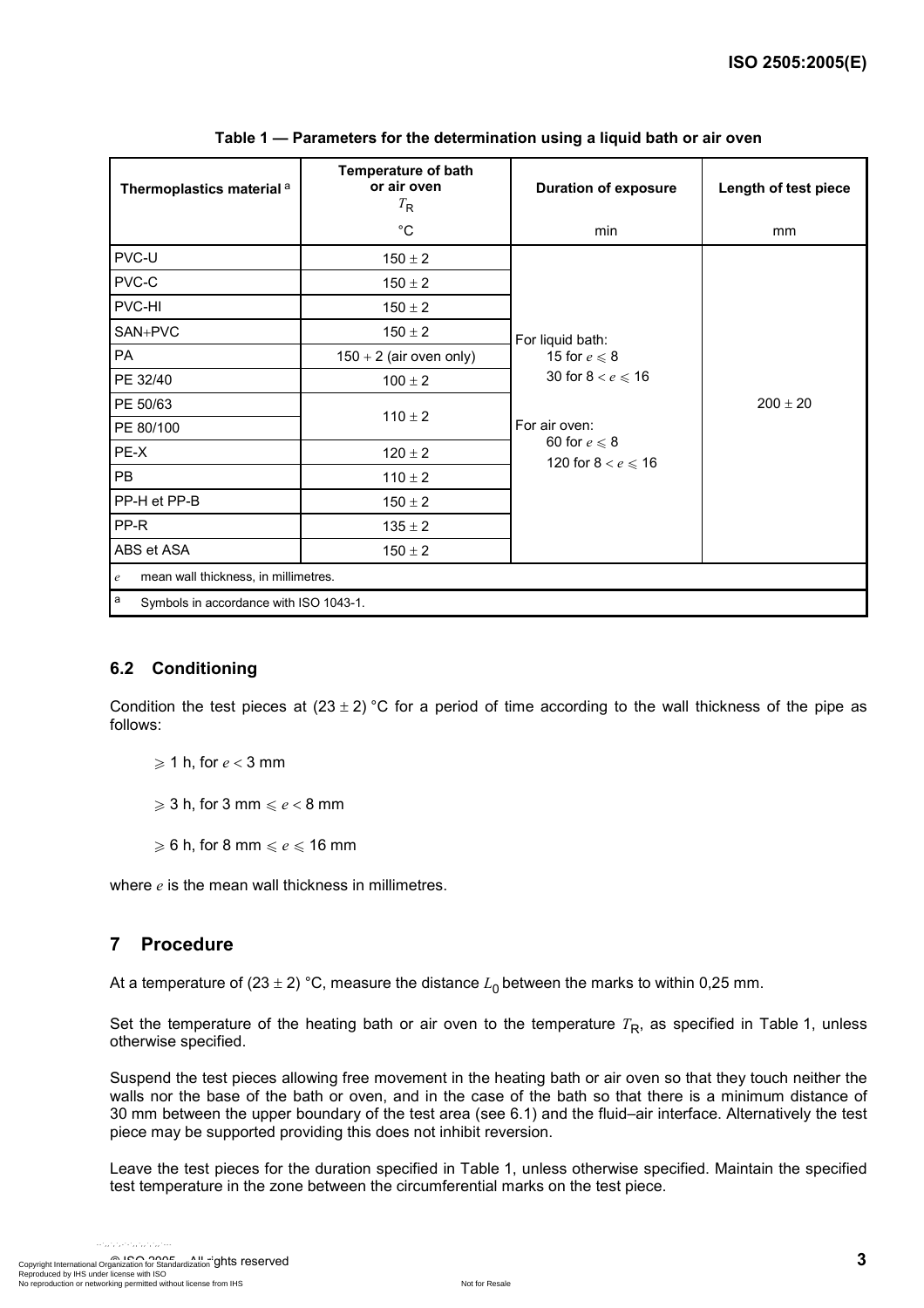Remove the test pieces from the bath or oven and allow them to hang freely in the same position. After they have cooled to (23 ± 2) °C, measure the maximum and minimum distance, *L*, between marks (diametrically opposed), following any curvature of the marked surfaces.

### **8 Expression of results**

For each test piece, calculate the longitudinal reversion,  $R_{L,i}$ , as a percentage, using the following equation:

$$
R_{L,i} = \frac{\Delta L}{L_0} \times 100
$$

where

$$
\Delta L = L_0 - L;
$$

- $L_0$  is the distance between the marks before the immersion, in millimetres;
- *L* is the distance between the marks after the immersion, measured along the generatrices, in millimetres.

Choose those measurements of *L* which give the greatest value of ∆*L*, with ∆*L* being either positive or negative.

When the test piece has been cut into four even segments (see 6.1), the longitudinal reversion of the test piece, *R*L,*<sup>i</sup>* , is calculated as the average of the three highest of the four results.

Calculate, as the value for the longitudinal reversion  $R_1$  of the pipe, the arithmetic mean of the values obtained for each of the three test pieces.

### **9 Test report**

The test report shall include the following information:

- a) reference to this International Standard;
- b) full identification of the pipe;
- c) the nature of the heating fluid used;
- d) the duration of the test and the temperature  $T<sub>R</sub>$  of the bath or oven;
- e) the change in length of each test pipe ∆*L*, indicating whether it is positive or negative;
- f) any change in the appearance of the test pieces during the immersion, or immediately afterwards, for example, bubbles or cracking;
- g) the value of the longitudinal reversion  $R_1$  of the pipe, calculated in accordance with Clause 8;
- h) all operating details not specified in this method, as well as any incidents likely to have influenced the results;
- i) the date of the test.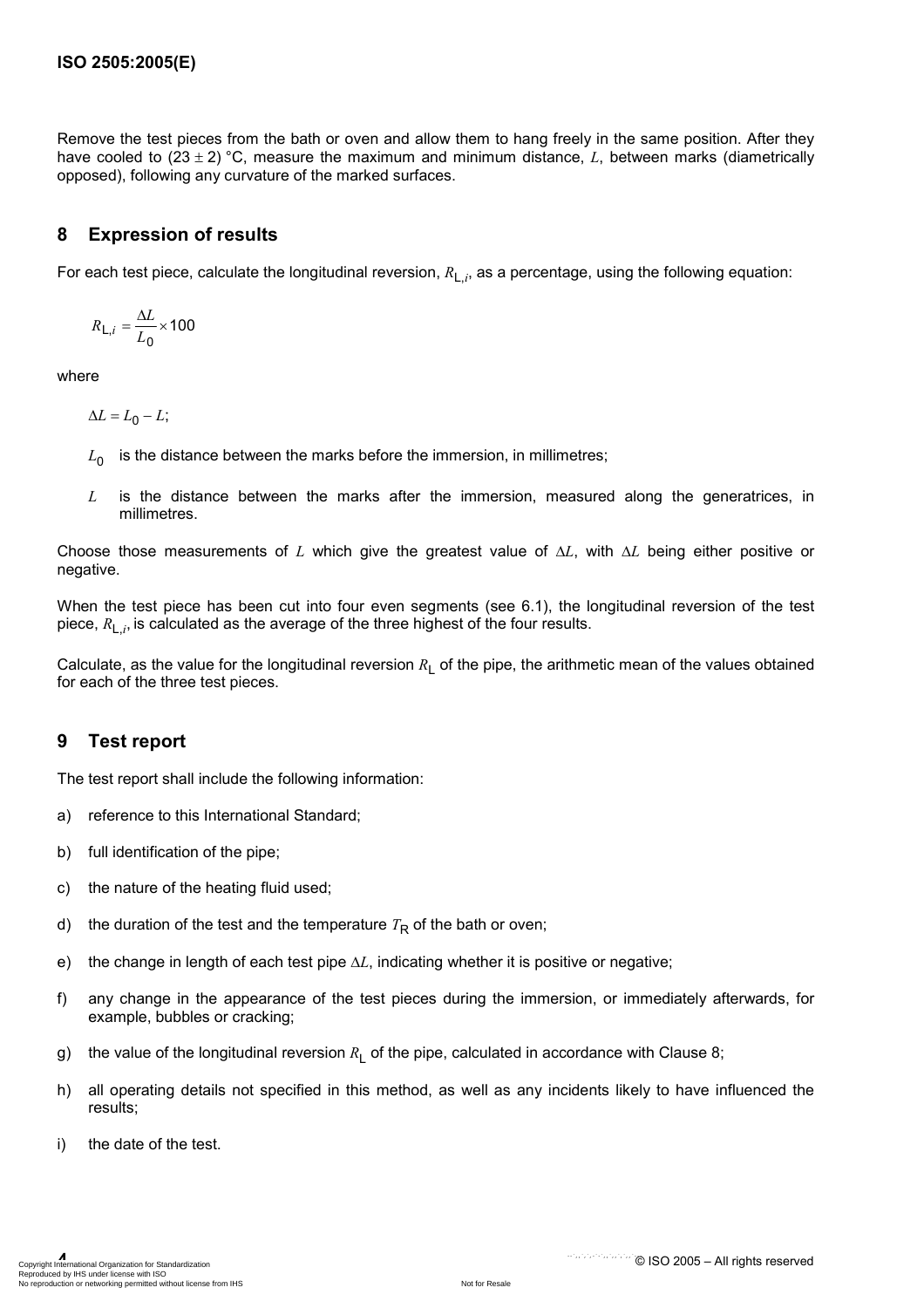# **Annex A**

## (informative)

## **Recommended basic specifications for longitudinal reversion**

Using either a liquid bath or an air oven, the calculated value of the longitudinal reversion should conform to the recommended value given in Table A.1.

| <b>Thermoplastics material</b> | <b>Reversion</b><br>% | <b>Thermoplastics material</b> | <b>Reversion</b><br>$\%$ |
|--------------------------------|-----------------------|--------------------------------|--------------------------|
| PVC-U                          | $\leqslant 5$         | <b>PB</b>                      | $\leqslant$ 2            |
| PVC-C                          | $\leqslant 5$         | PP-H                           | $\leqslant$ 2            |
| PVC-HI                         | $\leqslant 5$         | PP-B                           | $\leqslant$ 2            |
| SAN+PVC                        | $\leqslant 5$         | PP-R                           | $\leqslant$ 2            |
| <b>PE</b>                      | $\leqslant$ 3         | PA                             | $\leqslant$ 2            |
| PE-X                           | $\leqslant$ 3         | ABS et ASA                     | $\leqslant 5$            |

#### **Table A.1 — Basic specifications of longitudinal reversion**

For applications requiring more stringent specifications, a value smaller than the applicable limit given in Table A.1 may be adopted.